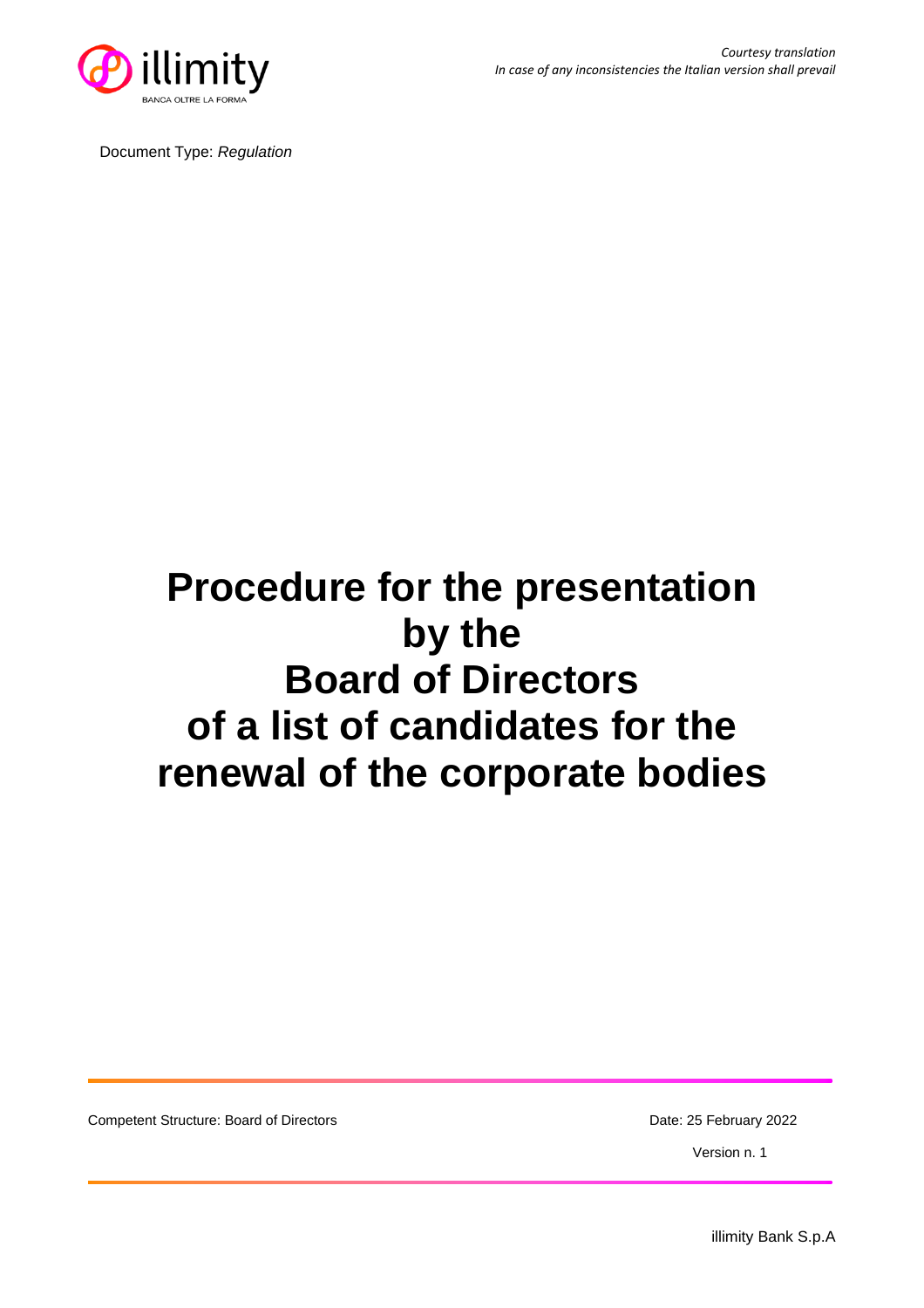

#### Contents

| 1 |     |  |                                                                           |  |  |  |
|---|-----|--|---------------------------------------------------------------------------|--|--|--|
| 2 |     |  |                                                                           |  |  |  |
| 3 |     |  |                                                                           |  |  |  |
| 4 |     |  |                                                                           |  |  |  |
| 5 |     |  |                                                                           |  |  |  |
|   | 5.1 |  |                                                                           |  |  |  |
|   | 5.2 |  |                                                                           |  |  |  |
|   | 5.3 |  | MINIMUM REQUIREMENTS FOR THE LIST PRESCRIBED BY THE BANK'S BYLAWS  6      |  |  |  |
|   | 5.4 |  |                                                                           |  |  |  |
|   | 5.5 |  |                                                                           |  |  |  |
| 6 |     |  |                                                                           |  |  |  |
|   | 6.1 |  |                                                                           |  |  |  |
|   | 6.2 |  |                                                                           |  |  |  |
|   | 6.3 |  | DETERMINATION OF THE SELECTION CRITERIA AND SCRUTINY OF THE CANDIDATES  9 |  |  |  |
|   | 6.4 |  | CONTROLS TO SAFEGUARD PROPER PERFORMANCE OF THE PROCEDURES 10             |  |  |  |
|   | 6.5 |  | DOCUMENTATION TO BE SUBMITTED ON FILING AND PUBLISHING THE LIST 12        |  |  |  |
| 7 |     |  |                                                                           |  |  |  |
|   |     |  |                                                                           |  |  |  |
|   |     |  |                                                                           |  |  |  |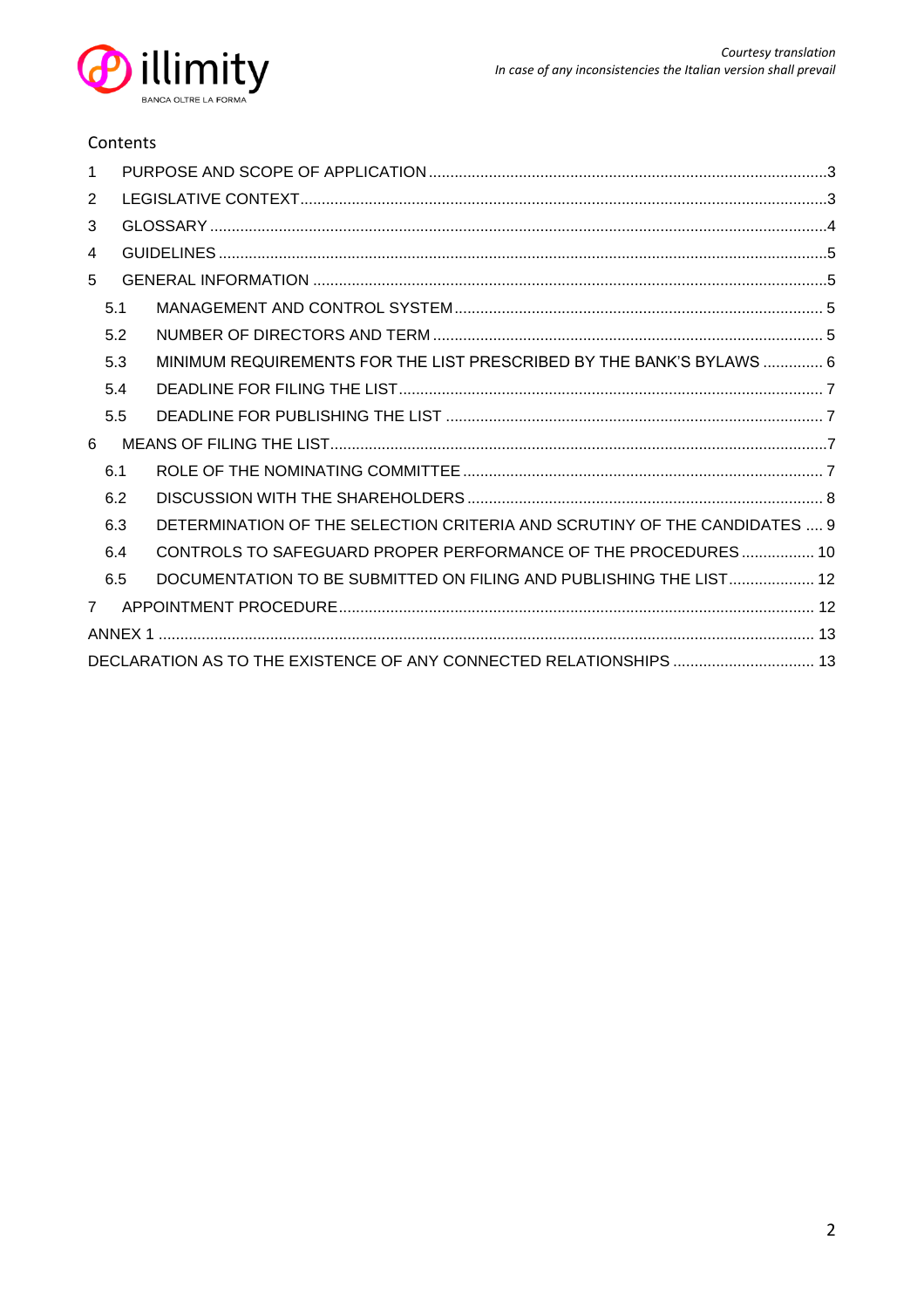

#### <span id="page-2-0"></span>**1 PURPOSE AND SCOPE OF APPLICATION**

This Procedure is designed to govern *ex ante* the various stages in the process of identifying candidates for the lists submitted by the Board of Directors of illimity Bank S.p.A. (hereinafter also "**illimity**" or the "**Bank**") for renewing the corporate bodies, as set forth in the applicable *pro tempore* Bylaws, and to govern the contribution made by the various parties involved.

More specifically, the Procedure describes the process that must be followed in creating the list, detailing the chronological order and the contribution of the parties participating in their various ways, in order to mitigate the risk that the submission of a list by the Board of Directors may lead to self-reference, self-perpetuation and a lack of transparency in the process for selecting candidates and forming the list, with the possible result of altering the mechanisms ensuring a proper competition between lists.

Furthermore, the Procedure is also designed to mitigate the risk that persons acting in concert may not be properly identified – pursuant to the provisions governing mandatory public tender offers set forth in articles 106 and 109 of Legislative Decree no. 58 of 24 February 1998 (the Consolidated Law on Finance or "**TUF**") – as well as the risk that any connections between lists pursuant to article 147-*ter* of the TUF may not be properly identified and thereby also affect the proper identification of the Bank's related parties.

The Procedure assumes particular importance for the Bank, characterised as it is by the absence of any ownership concentration, which could lead to:

- the risk of asymmetries in information between shareholders and management; and
- greater difficulties being encountered by a widespread shareholder base in selecting candidates for the corporate bodies.

In addition, the provisions of the current Bylaws and the Procedure appear to be in line with the expectations of international investors, who are more familiar with the practice of submitting candidates, also by the Board of Directors, in the context of public companies with a widespread shareholder base.

## <span id="page-2-1"></span>**2 LEGISLATIVE CONTEXT**

The Procedure has been drawn up pursuant to the corporate Bylaws, the 2020 Corporate Governance Code and Circular no. 285 of 17 December 2013 "*Supervisory Provisions for Banks*" (Title IV, Chapter 1, Section IV) (respectively the "**Bylaws**", the "**Corporate Governance Code**" and **Circular 285**"), as well as by taking into consideration Consob Alert no. 1/22 of 21 January 2022 (the "**Alert**").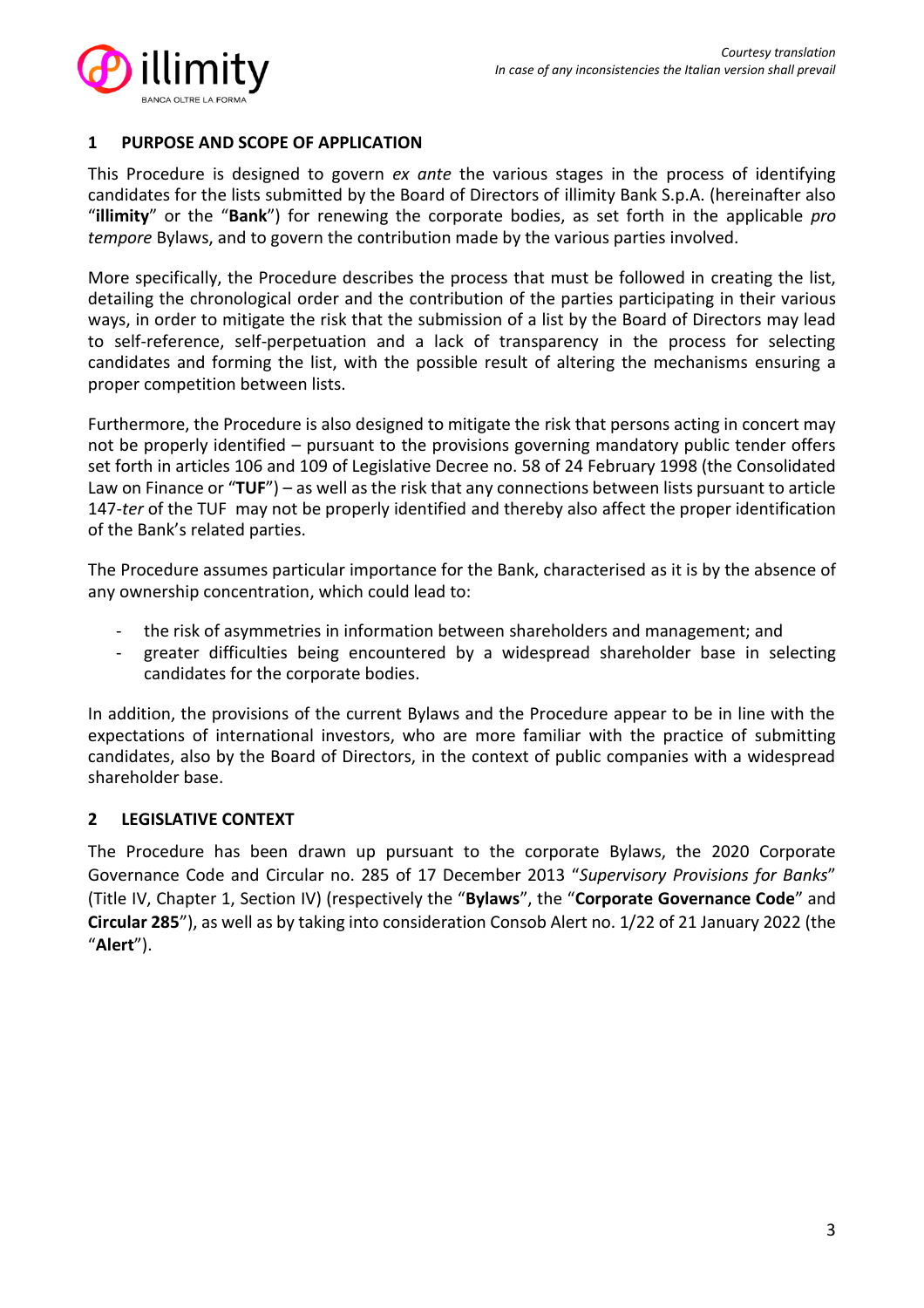

#### <span id="page-3-0"></span>**3 GLOSSARY**

| <b>Definitions</b>               |                                                                                                                                                                                                                                                                                                                                         |  |  |
|----------------------------------|-----------------------------------------------------------------------------------------------------------------------------------------------------------------------------------------------------------------------------------------------------------------------------------------------------------------------------------------|--|--|
| <b>Alert</b>                     | Alert no. 1/22 issued by Consob on 21 January 2022.                                                                                                                                                                                                                                                                                     |  |  |
| <b>Circular 285</b>              | Bank of Italy Circular no. 285 of 17 December 2013 "Supervisory<br>Provisions for Banks" as amended.                                                                                                                                                                                                                                    |  |  |
| <b>Corporate Governance Code</b> | The Corporate Governance Code of January 2020 approved by the<br>Corporate Governance Committee set up, in its present form, in<br>June 2011, by the Business Associations (ABI, ANIA, Assonime,<br>Confindustria), Borsa Italiana S.p.A. and the Association of<br>Professional Investors (Assogestioni).                              |  |  |
| <b>Independent Director</b>      | A director holding the independence requirements established by<br>applicable legislation and the Bylaws (cf. article 16) who is not a<br>member of the Audit and Internal Control Committee.                                                                                                                                           |  |  |
| List                             | The list of candidates submitted by the Board of Directors,<br>pursuant to the applicable pro tempore Bylaws.                                                                                                                                                                                                                           |  |  |
| <b>Nominating Committee</b>      | The Board committee in charge of nominating or co-opting<br>members of the Board of Directors and the self-assessment of<br>corporate bodies, set up by the Board of Directors pursuant to<br>applicable laws and regulations, also those of a supervisory<br>nature, and the Corporate Governance Code of Borsa Italiana<br>$S.p.A.$ . |  |  |
| <b>Procedure</b>                 | The procedure for approving the list of candidates submitted by<br>the Board of Directors for the renewal of the corporate bodies.                                                                                                                                                                                                      |  |  |

| <b>Abbreviations</b> |                             |  |
|----------------------|-----------------------------|--|
| <b>Board</b>         | <b>Board of Directors</b>   |  |
| <b>TUB</b>           | Consolidated Law on Banking |  |
| <b>TUF</b>           | Consolidated Law on Finance |  |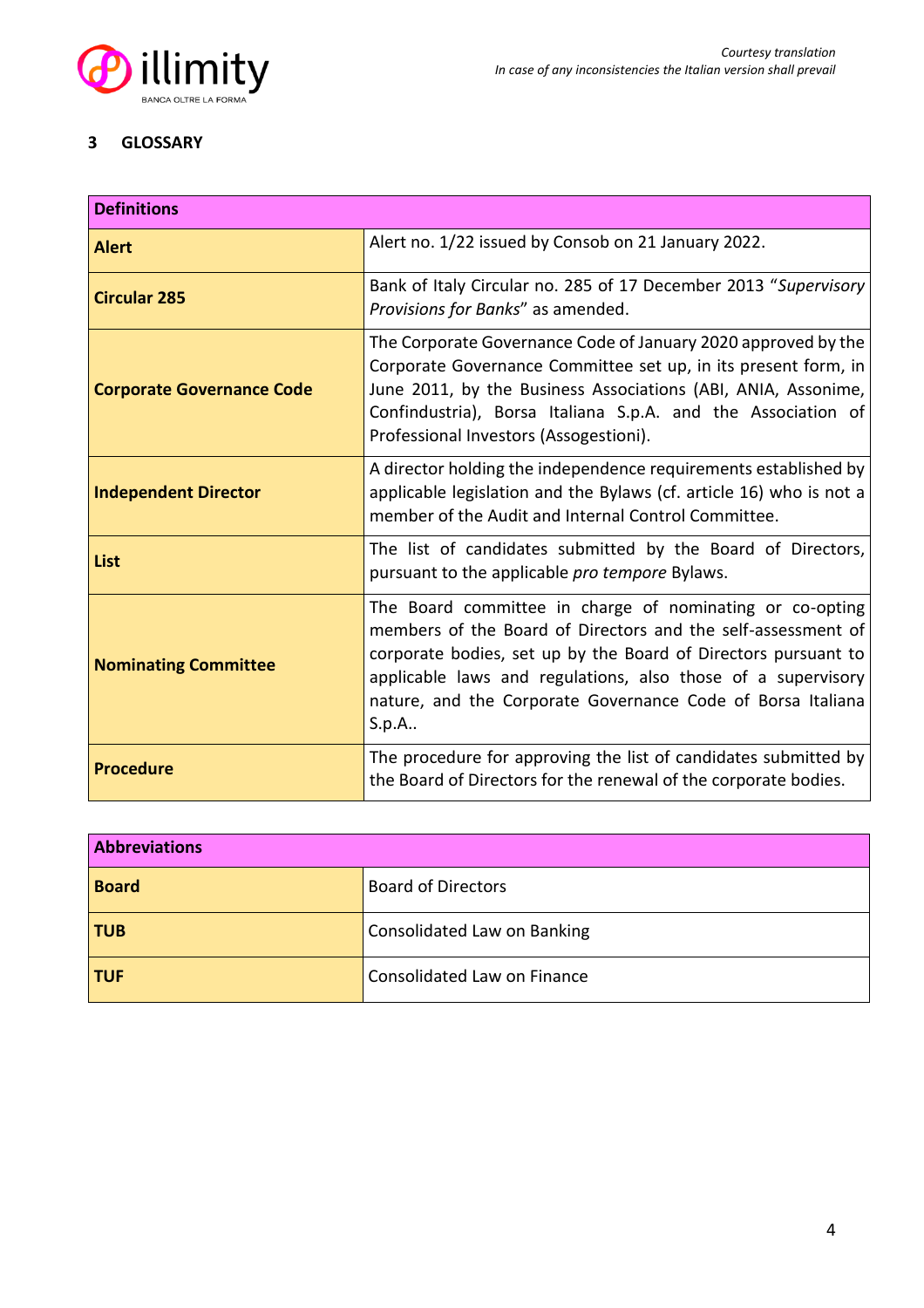

## <span id="page-4-0"></span>**4 GUIDELINES**

The following is a list of the criteria that must be followed on the submission of a list of candidates by the Board of Directors (the "**List**"). More specifically, such List:

- must be drawn up and submitted by means that ensure the maximum transparency and documentability of the candidate selection process;
- must never jeopardise the appointment of members expressed by the minority shareholders;
- must be formed in accordance with regulations on the conflict of interest of the directors;
- must ensure the overall suitability of the corporate body from both a qualitative and quantitative standpoint, taking into consideration the differences between the various positions to be held (e.g. Audit and Internal Control Committee, Chief Executive Officer, Chair of the Board of Directors, etc.), with particular reference to the document on the Orientation of the Board of Directors on the optimum qualitative and quantitative composition of the Board;
- must ensure compliance, both in relation to the individual candidates and the body as a whole, with the directors' fit and proper requirements set forth in applicable laws and regulations, with the corporate Bylaws and with best market practice, including compliance with gender balance, and must ensure the presence of an adequate number of Independent Directors;
- must be prepared, also as the result of any involvement by the shareholders in the formation process, in accordance with best market practice and in compliance with applicable laws and regulations, including the principle of parity of treatment of shareholders in the dissemination of information, and with the stakeholder dialogue and engagement policy (*Policy for managing Dialogue with shareholders*);
- must be formed by assigning a central role to the Nominating Committee, the majority of whose members are Independent Directors, which must assist the Board of Directors in the formation and submission process.

# <span id="page-4-1"></span>**5 GENERAL INFORMATION**

## <span id="page-4-2"></span>**5.1 MANAGEMENT AND CONTROL SYSTEM**

Following the adoption of the relative resolution by the Shareholders' Meeting of 21 February 2022, the Bank uses the "one-tier" system of management and control pursuant to articles 2409 *sexiesdecies* et seq. of the Italian civil code.

It is managed by the Board of Directors (also the "**Board**"), which is appointed by the Shareholders' Meeting, and 3 (three) of the Board's members, designated by the Shareholders' Meeting, form the Audit and Internal Control Committee, set up within the Board itself.

# <span id="page-4-3"></span>**5.2 NUMBER OF DIRECTORS AND TERM**

The Board of Directors consists of an odd number of members between 9 (nine) and 15 (fifteen), 3 (three) of whom form the Audit and Internal Control Committee. The Shareholders' Meeting establishes the number within these limits.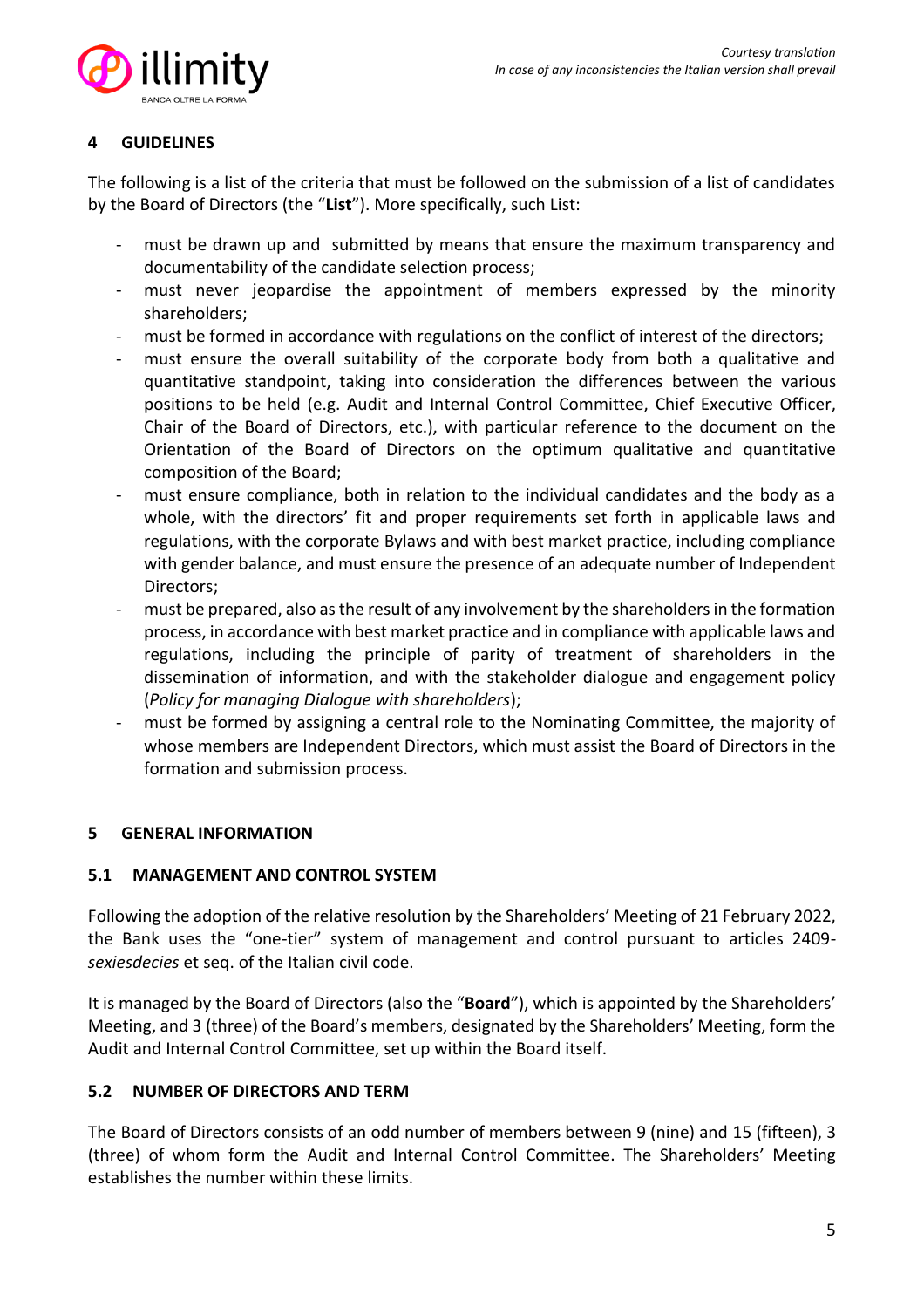

Directors remain in office for the period established on appointment and in any case no longer than 3 (three) financial years and their term expires on the date of the Shareholders' Meeting called to approve the financial statements relating to the last financial year for which they hold office; they can be re-elected and may be removed by the Shareholders' Meeting at any time, in accordance with the provisions of law.

## <span id="page-5-0"></span>**5.3 MINIMUM REQUIREMENTS FOR THE LIST PRESCRIBED BY THE BANK'S BYLAWS**

Members of the Board of Directors are elected on the basis of lists of candidates and by using a voting system that ensures that the Shareholders' Meeting appoints persons who are also members of the Audit and Internal Control Committee. Reference should be made to paragraph 7 for a more detailed description of the procedure for appointing candidates, which is governed by article 14 of the Bylaws.

The following are entitled to submit lists, in compliance with the provisions of article 14 of the Bylaws and applicable laws and regulations:

- (i) shareholders who, on their own or together with other shareholders, are holders of a total number of shares representing at least the minimum portion of share capital entitled to vote at ordinary shareholders' meetings of the Bank as set by Consob; and
- (ii) the Board of Directors, subject to the non-binding opinion of the Nominating Committee.

The List submitted by the Board of Directors, which is the subject of this present document, must comply – together with the lists submitted by shareholders – with the following requirements of article 14 of the Bylaws.

The List must include a total number of candidates not exceeding 15 (fifteen) in number. The candidates stated on the List must not be included on any other list, failing which they will be ineligible.

The names stated on the lists shall be divided into two separate sections, both ordered sequentially (namely with candidates assigned a number from one onwards in each section):

- the first section shall consist of the candidates, not exceeding 14 (fourteen) in number, standing for the position of member of the Board of Directors who are not also standing for the position of member of the Audit and Internal Control Committee;
- the second section shall consist solely of candidates, not to exceed 5 (five) in number, who are standing both for the position of member of the Board of Directors and for the position of member of the Audit and Internal Control Committee.

The List, which must contain at least 9 (nine) candidates (being the minimum number of Board members prescribed by the Bylaws), must satisfy the following conditions:

in order to comply with the minimum number of Independent Directors as per article 16, paragraph 2 of the Bylaws, the first section of the List must contain, with express indication, a minimum number of 4 (four) candidates holding the independence requirements set forth in the above-mentioned paragraph 2 of article 16 of the Bylaws. These candidates for the position of Independent Director may not be stated within the last part of the sequential numeration of the first section of the List. It is understood that all the candidates in the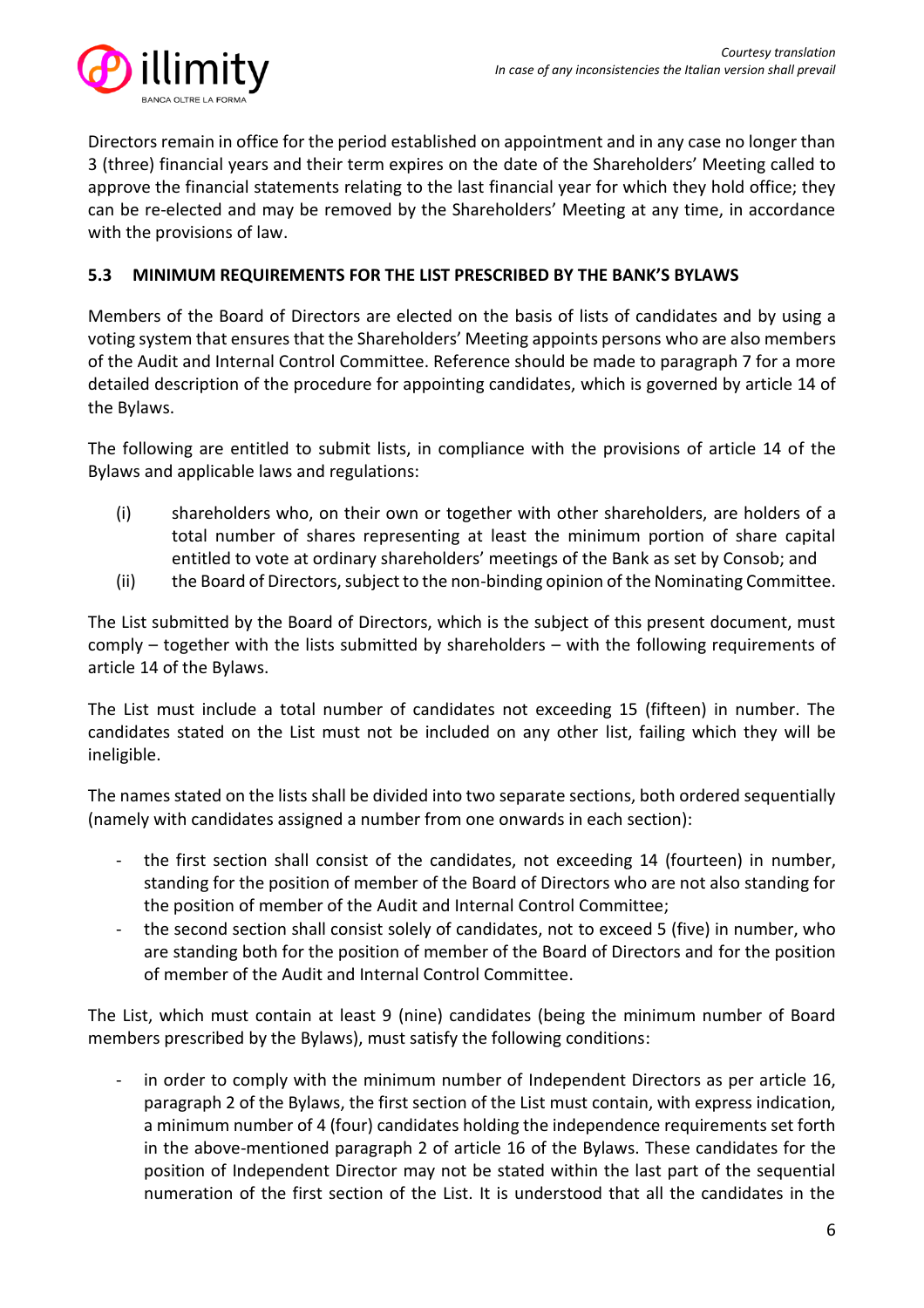

second section of the List must hold the independence requirement set forth in article 16 of the Bylaws;

- in order to ensure gender balance in accordance with applicable laws and regulations, each section of the List must provide for the existence of candidates of both genders, so that at least 2/5 (two fifths) of the candidates indicated – rounded up in the case of a non-whole number – shall belong to the lesser represented gender, or whatever composition is required to comply with applicable laws and regulations;
- the candidates stated on the List, in both the first and second sections, must be fit and proper for holding office, and in particular must meet the integrity and professionalism requirements provided by applicable *pro tempore* laws and regulations and the Bylaws.

The candidates on the List must be chosen in order to satisfy, both individually and taken as a whole, the orientations formulated by the Bank's Board of Directors on the optimum qualitative and quantitative composition of the corporate bodies.

# <span id="page-6-0"></span>**5.4 DEADLINE FOR FILING THE LIST**

At the latest by the 40th day preceding the date of the Shareholders' Meeting (the day on which the Shareholders' Meeting convened to renew the corporate bodies is called), the List must be finalised by the Board of Directors in order to be able to proceed with the filing of such at the Company's registered office, in compliance with the requirements of the Bylaws, not later than the 30th day preceding the date of the Shareholders' Meeting.

# <span id="page-6-1"></span>**5.5 DEADLINE FOR PUBLISHING THE LIST**

In accordance with the Bylaws, the Board of Directors undertakes to publish the List at the same time as the notice of call of the Shareholders' Meeting is published (if possible) and, in any case, the List must be published no later than the 30th day preceding the date of the Shareholders' Meeting, by the means and within the time periods provided by applicable *pro tempore* laws and regulations, including those of a supervisory nature.

In particular, the List shall be published on a timely basis simultaneous with the publication of the notice of call to the Shareholders' Meeting, or, if that is not possible, shall be published no later than 30 (thirty) days before the date of the Shareholders' Meeting (article 14, paragraph 2.6 of the Bylaws) with an indication of the candidates for the positions of Chair and Chief Executive Officer.

# <span id="page-6-2"></span>**6 MEANS OF FILING THE LIST**

# <span id="page-6-3"></span>**6.1 ROLE OF THE NOMINATING COMMITTEE**

The Procedure assigns a central role to the Nominating Committee which, in fact, is called to assist the Board in preparing and submitting the List, on which it must express a favourable, non-binding, opinion prior to its approval by the Board of Directors. In particular, taking into consideration the contribution already provided in the self-assessment process carried out by the Board of Directors and in the formulation of the orientations of the Board of Directors on an optimum qualitative and quantitative composition, the Nominating Committee supports the Board of Directors in providing specific recommendations on the candidates and their respective *curricula* compared to the profiles required for an optimum composition of the bodies and in scrutinising the proposed candidates.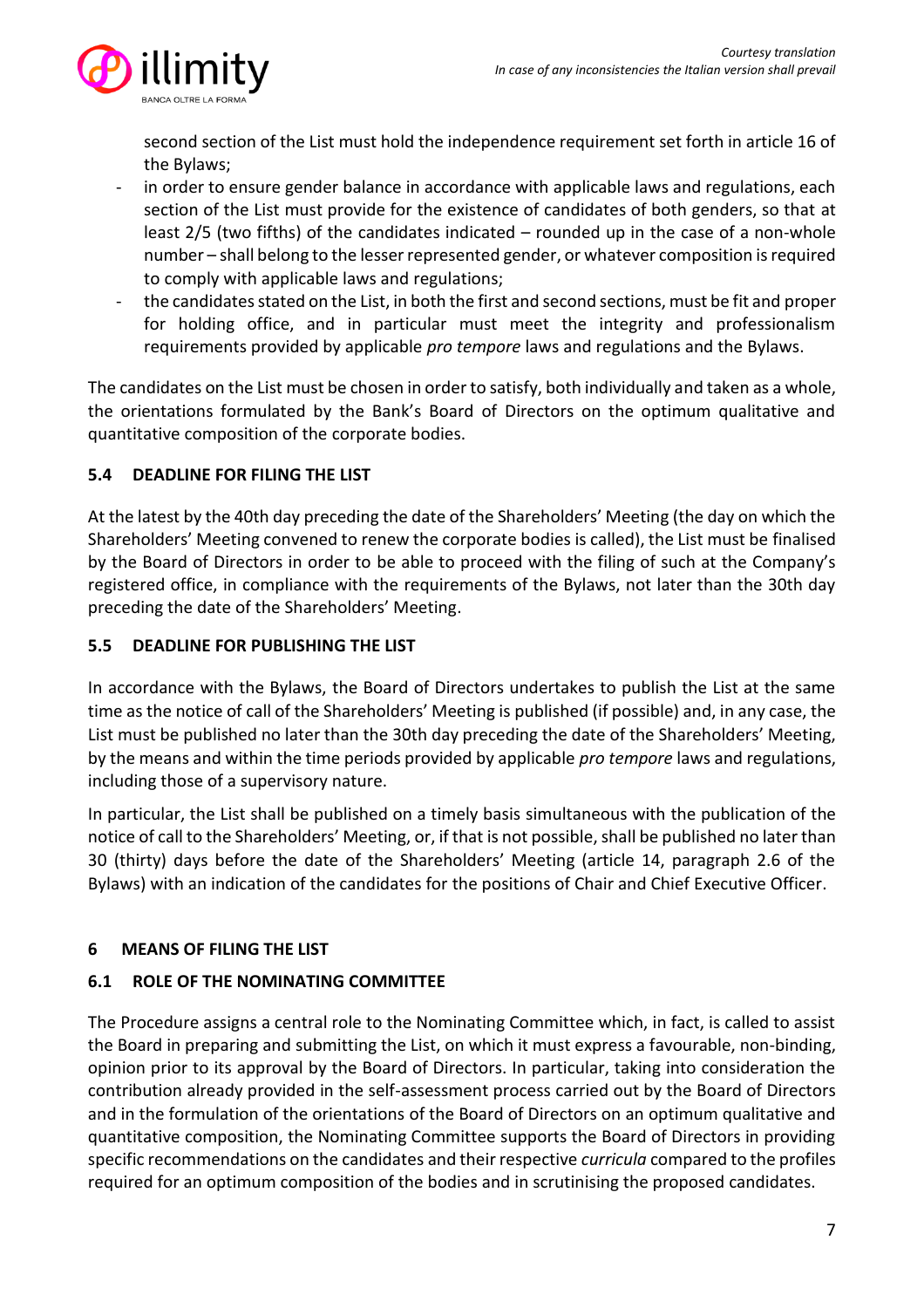

The Nominating Committee performs the activities required in preparing and submitting the List with a possibly amended composition (if not consisting exclusively of Independent Directors) in order to ensure the maximum transparency and objectivity in the procedure for approving the List. In particular, directors who do not qualify as Independent Directors (pursuant to article 16 of the Bylaws) may not take an active part in these activities and the decisions of the Committee that are not adopted unanimously require the specific indication of any opposing votes and abstentions together with the relative reasons.

The following is prescribed in the case of any composition amended by the Nominating Committee:

- if a member of the Nominating Committee is not an Independent Director, he or she shall be replaced by: (i) the Chair of the Board of Directors, if he or she is an Independent Director and not already included among the Independent Directors of the Nominating Committee; conversely, (ii) an Independent Director chosen by the Board of Directors on the basis of a resolution approved by an absolute majority or with the different majority set forth in the regulation of the Nominating Committee for its constitution. If there is more than one member of the Nominating Committee who is not an Independent Director, the abovementioned criteria shall be applied jointly, and if the Chair of the Board of Directors is not an Independent Director or is already included among the Independent Directors of the Nominating Committee the Board will select the number of Independent Directors required to increase the composition of the Nominating Committee in order that this Procedure can be applied;
- the Chair of the Nominating Committee, who pursuant to the Committee's operating regulations must be selected from among the Independent Directors, must be assisted by the Chair of the Board of Directors, if he or she is an Independent Director, even if he or she is not already a member of the Nominating Committee, in carrying out coordinating activities and providing assistance to the Board of Directors in preparing and submitting the List.

If, on the other hand, all the members of the Nominating Committee are Independent Directors, the composition of the Nominating Committee shall remain unchanged, without prejudice in any case to the involvement of the Chair of the Board of Directors if such person is not already a member of the Committee.

# <span id="page-7-0"></span>**6.2 DISCUSSION WITH THE SHAREHOLDERS**

For the purposes of drawing up the List, the Board of Directors also takes into consideration the results of any dialogue with shareholders, which must take place in accordance with the abovementioned *Policy for managing Dialogue with shareholders* and, in particular, the principle of parity of treatment of shareholders in the dissemination of information.

Any discussions with shareholders take place subsequent to the approval and publication of the Orientation on the optimum qualitative and quantitative composition of the corporate bodies. In general, the aim of these discussions is to create occasions for exchanging ideas on the qualitative and quantitative criteria to be adopted in practice for identifying the overall optimum composition of the corporate bodies, and the profiles most suitable for holding office as a director. On the basis of the results of any dialogue and at a later stage, the Board, with the support of the Nominating Committee, determines the actual criteria to be used to select directors and scrutinise the individual candidates.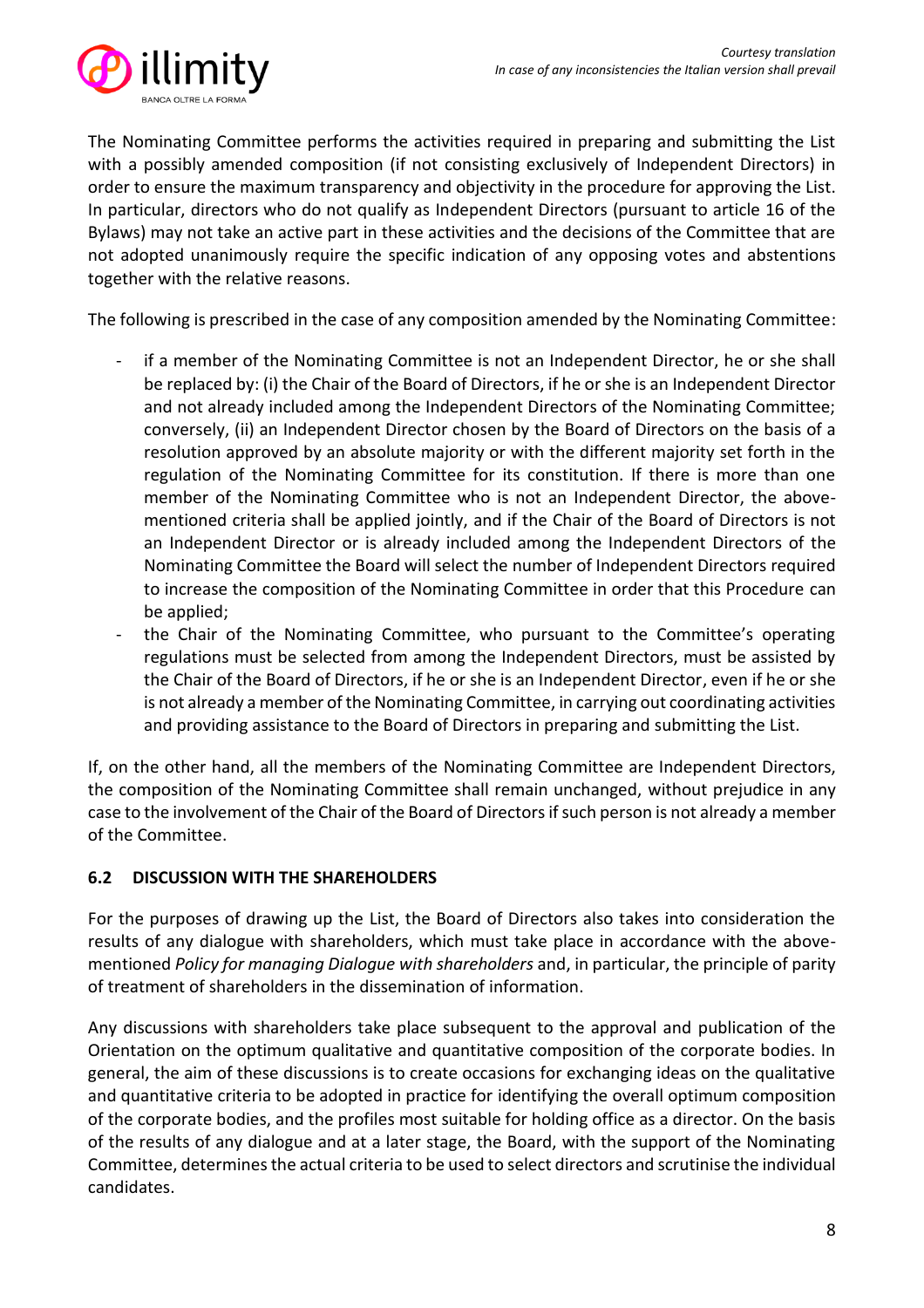

Pursuant to the *Policy for managing Dialogue with shareholders* the Bank must document any dialogue with the shareholders in a register set up for the purpose, which shall contain the orientations indicated by the shareholders.

The Chair of the Board of Directors and the Chair of the Nominating Committee ensure that the Board of Directors is informed as to the development and significant contents of any dialogue held with the shareholders.

## <span id="page-8-0"></span>**6.3 DETERMINATION OF THE SELECTION CRITERIA AND SCRUTINY OF THE CANDIDATES**

As a first step, in order to ensure compliance with the list voting regulations, the Nominating Committee ensures that each member of the Board of Directors completes the declaration as to the existence of any connected relationships, as per Annex 1.

Taking into consideration the results of any dialogue with the shareholders, as well as the requirements of this Procedure, on the proposal of the Nominating Committee the Board may: (i) determine, if necessary, the specific actual criteria for selecting candidates  $(1)$ , adopting resolutions on a majority of the directors voting, excluding those abstaining (in case of a tie the Chair shall have the casting vote); or (ii) proceed directly, with the support of the Nominating Committee and after obtaining the relative (non-binding) opinion, with the selection of the profiles and candidates to be included on the List, on the basis of a timing consistent with the need to ensure that timely information is provided to shareholders and the market.

In order to perform the above activities, the Nominating Committee and/or the Board of Directors may assess whether to engage an external consultant who, on the basis of the selected criteria, may provide support in identifying a set of possible candidates.

The criteria and/or profiles identified, as well as the names of the potential candidates selected by the Nominating Committee and by the Board of Directors – possibly also taking these from the set of candidates submitted by the external consultant (if appointed) – shall take into consideration the differences relating to the various positions to be held (e.g. Independent Director or member of the Audit and Internal Control Committee). In addition, profiles must be identified for the position of Chair of the Board of Directors and, if appropriate, the positions of Chief Executive Officer and/or member of the Executive Committee.

On the basis of the criteria and/or profiles identified - as well as any set of candidates submitted by the external consultant (if appointed), as supplemented by the names of any candidates provided by the shareholders, members of the Board of Directors, managers, employees or other stakeholders – the Nominating Committee identifies the potential candidates. With the support of the General Counsel's Department, the Nominating Committee, and, if appropriate, the Compliance & AML Department, carries out a preliminary examination of the personal and professional characteristics of each candidate, including in this exercise information on any management and control positions that may have been held in other companies, as well as ensuring that the provisions of laws, regulations and the Bylaws required to hold the position for which candidates are standing are complied with (e.g. the independence requirements to be met by Independent

<sup>(</sup> 1 ) The specific actual criteria adopted by the Board differ from the orientations on the optimum qualitative and quantitative criteria relating to the corporate bodies as they do not only identify the "abstract" features of the professionalism required but also set out the actual selection criteria.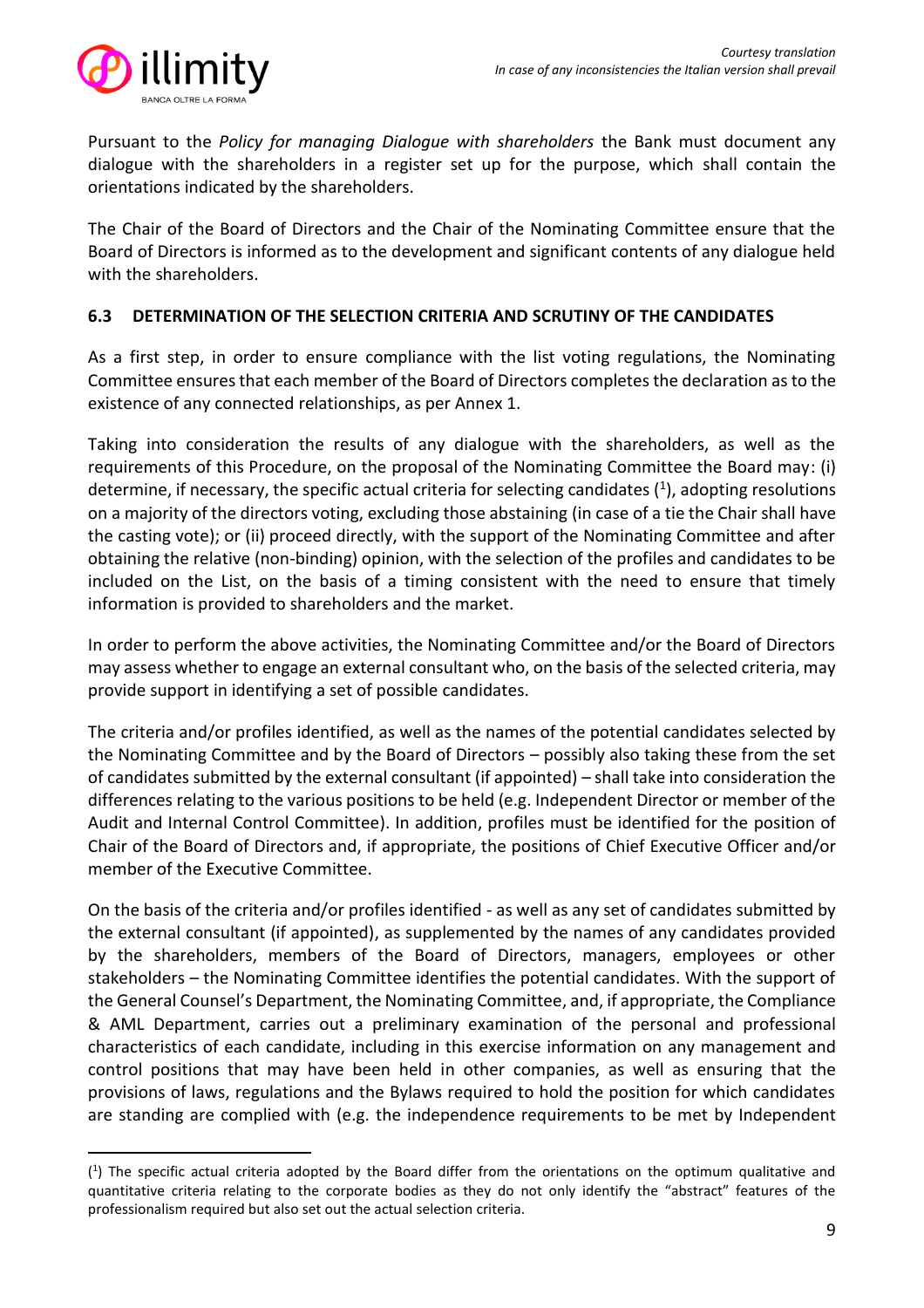

Directors, the specific professionality requirements to be met by the Chair of the Board of Directors or the fit and proper requirements to be met by members of the Audit and Internal Control Committee). In addition, the Committee ensures that the individual candidates are prepared to accept having their names put forward as candidates.

Where appropriate, the Nominating Committee may submit the names of candidates who are suitable for one or more of the professional profiles for the approval of the Board of Directors.

By the means described above, the Nominating Committee adopts resolutions on the names of candidates to be submitted to the Board of Directors in relation to the List, preparing an accompanying report as described in the following.

In accordance with the Bylaws, the Board of Directors adopts resolutions on the List on a majority of the directors voting, excluding those abstaining. In case of a tie the Chair shall have the casting vote.

This decision-making process is suitably minuted in order to ensure the maximum transparency and documentability of the procedure for identifying candidates and preparing the List. More specifically, the Nominating Committee shall draw up a detailed and reasoned report, describing the valuation processes followed for the identification both of the actual criteria used to select the candidates and of the individual potential candidates. In addition, this report must state the names of all the parties that contributed to the selection of the individual candidates (e.g. shareholders or members of the Board of Directors who provided the names of candidates). The report shall be sent to the Board of Directors with a timing that allows the Directors to analyse the results of the examination and, if necessary, ask for additions or further detail.

The Board of Directors arrives at decisions on the List by taking into consideration the results of the preliminary examination carried out by the Nominating Committee and must adequately motivate its resolution. The minutes of the meetings of the Board of Directors must note the majorities with which resolutions have been adopted during the various phases of the process, starting with the adoption of this Procedure, identifying any Board members who cast an opposing vote or abstain.

# <span id="page-9-0"></span>**6.4 CONTROLS TO SAFEGUARD PROPER PERFORMANCE OF THE PROCEDURES**

In accordance with the Alert, the following paragraphs provide a series of situations in which there is a "connection risk" arising in the case that the Board of Directors and individual shareholders holding office in the same Board (directly or indirectly, for example in the case of the relationships stated in the declaration as per Annex 1) simultaneously submit lists.

A connection risk exists if the members of the Board of Directors who have connected relationships that are material with respect to list voting regulations ("**Connected Directors**") have taken part in activities that lead to the identification of the individual candidates to be included in a long or short list, and possibly in the activities immediately preceding the identification of the specific criteria for selecting those persons whose names are to be put forward as candidates. In particular, this risk exists for Connected Directors if they find themselves in one of the following alternative circumstances: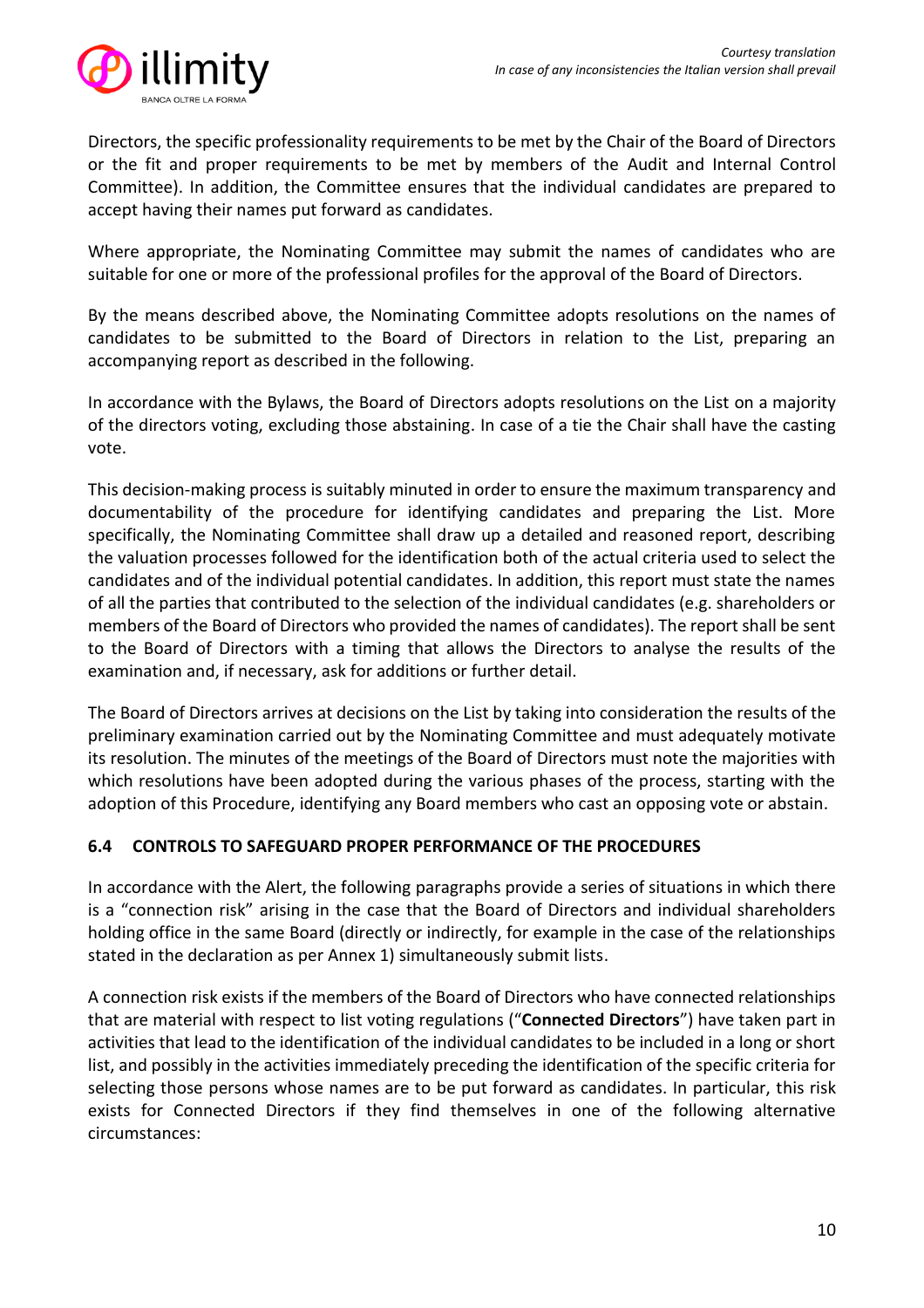

- a) their names are on the List of candidates submitted by the Board;
- b) they have indicated names actually included in the List submitted by the Board;
- c) they cast a favourable vote in the discussions during which the List was approved.

In these cases should such Connected Directors, or the shareholders with whom there is a connection, vote in favour of a list other than that submitted by the Board, both that list and the one submitted by the Board might be considered unsuitable for electing minority directors pursuant to article 147-*ter* of the TUF.

The connection risk is, on the other hand, considerably lower for Connected Directors who find themselves in the following circumstances:

- a) they only took part in the preliminary stages of the Board's self-assessment and the formulation of the orientations on the optimum qualitative and quantitative composition;
- b) they cast an opposing vote or abstained during the discussion concerning (i) the determination of the practical criteria for selecting candidates, and/or (ii) the final List. The connection risk may in any case also be considered low if a Connected Director initially cast a vote in favour of the resolution as per point (i) but then manifested reasoned dissent, casting an opposing vote or abstaining on the final resolution as per point (ii), provided that the reasoning adopted and minuted is adequate for excluding such connection. If the Connected Director fails to cast a vote due to his or her absence during the Board meeting, this shall only be considered equivalent to abstention on the presentation of adequate reasoning at the first Board meeting following that at which the relevant resolution was discussed.

The Bank shall ensure compliance with such requirements by examining the declarations made by Directors as to the existence of connected relationships (as per Annex 1), as well as by carrying out an *ex post* assessment, if the connected relationship between the shareholders and the Connected Directors emerges subsequent to the participation of the latter in the above-mentioned stages of the Procedure prior to the preparation and submission of the List by the Board (e.g. if the shareholders submit their list after that submitted by the Board). As a consequence, if the minority list obtaining the highest number of votes at the Shareholders' Meeting is connected with the Connected Directors (or with the shareholders with whom there is a connection), it may not express the name of any member of the Board of Directors, in accordance with article 14, paragraph 3 of the Bylaws.

The documentary and minuting requirements set out in the Procedure enable the Bank to carry out the steps required to ensure that the list voting regulations established in article 147-*ter* of the TUF have been complied with.

Regarding the requirements of the Italian civil code on any conflicts of interest of the directors, if a Board member has an interest in respect of the List submitted by the Board (e.g. if the name of one or more of the directors in office is included among the candidates of the List on which the Board must vote), such Board member may take part in the voting procedure but will be bound to comply with the requirements of article 2391 of the Italian civil code. In such cases the decision taken by the Board of Directors must be adopted on the basis of suitable reasoning.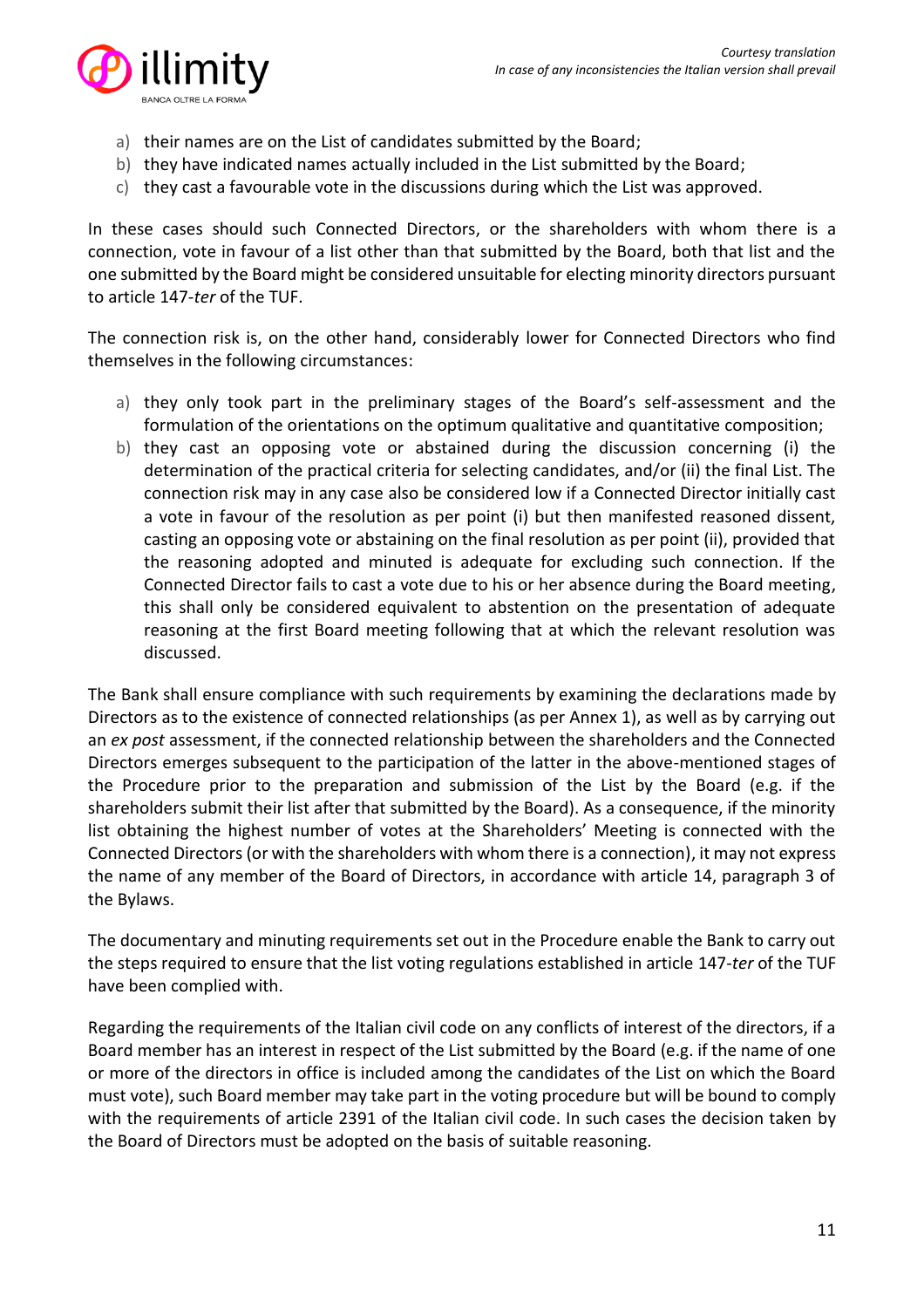

## <span id="page-11-0"></span>**6.5 DOCUMENTATION TO BE SUBMITTED ON FILING AND PUBLISHING THE LIST**

The following documents must be prepared and published together with the List submitted by the Board of Directors, in accordance with the time periods described in this Procedure:

- a) the document accompanying the List prepared by the Board of Directors with the proposals for the Shareholders' Meeting, including appropriate detailed information (e.g. a description of the process followed to draw up the List pursuant to this Procedure), with a suitable representation of the time sequence and the contribution of the parties that participated in such; any proposals not passed unanimously by the corporate bodies; etc.);
- b) the List with the declarations as to the existence of any connected relationships completed by each member of the Board of Directors, as per Annex 1, including an indication of the percentage interest held in total by the shareholders proposing the original list from which such member had been previously taken for nomination;
- c) comprehensive information (represented in the substitute declarations and in the relative *curricula* of the candidates) on the personal and professional characteristics of each candidate included on the List, including information on any management and control positions that may have been held in other companies; and declarations in which the individual candidates express their agreement with their names being put forward as candidates and, under their own responsibility, state that there are no grounds for ineligibility or incompatibility and that the requirements of laws, regulations and the Bylaws to hold office as a member of the Bank's Board of Directors (and, if such be the case, also as a member of the Audit and Internal Control Committee) have been met, as well as, if applicable, the independence requirements pursuant to article 16, paragraph 2 of the Bylaws;
- d) any other documentation or declarations required by applicable *pro tempore* legislation, including that of a supervisory and/or regulatory nature, or useful for an overall assessment of the suitability of the candidate for the position to be held, also in accordance with any requirements published in advance by the Bank in the notice of call.

## <span id="page-11-1"></span>**7 APPOINTMENT PROCEDURE**

The appointment procedure is governed in detail by article 14 of the Bylaws, to which reference should be made.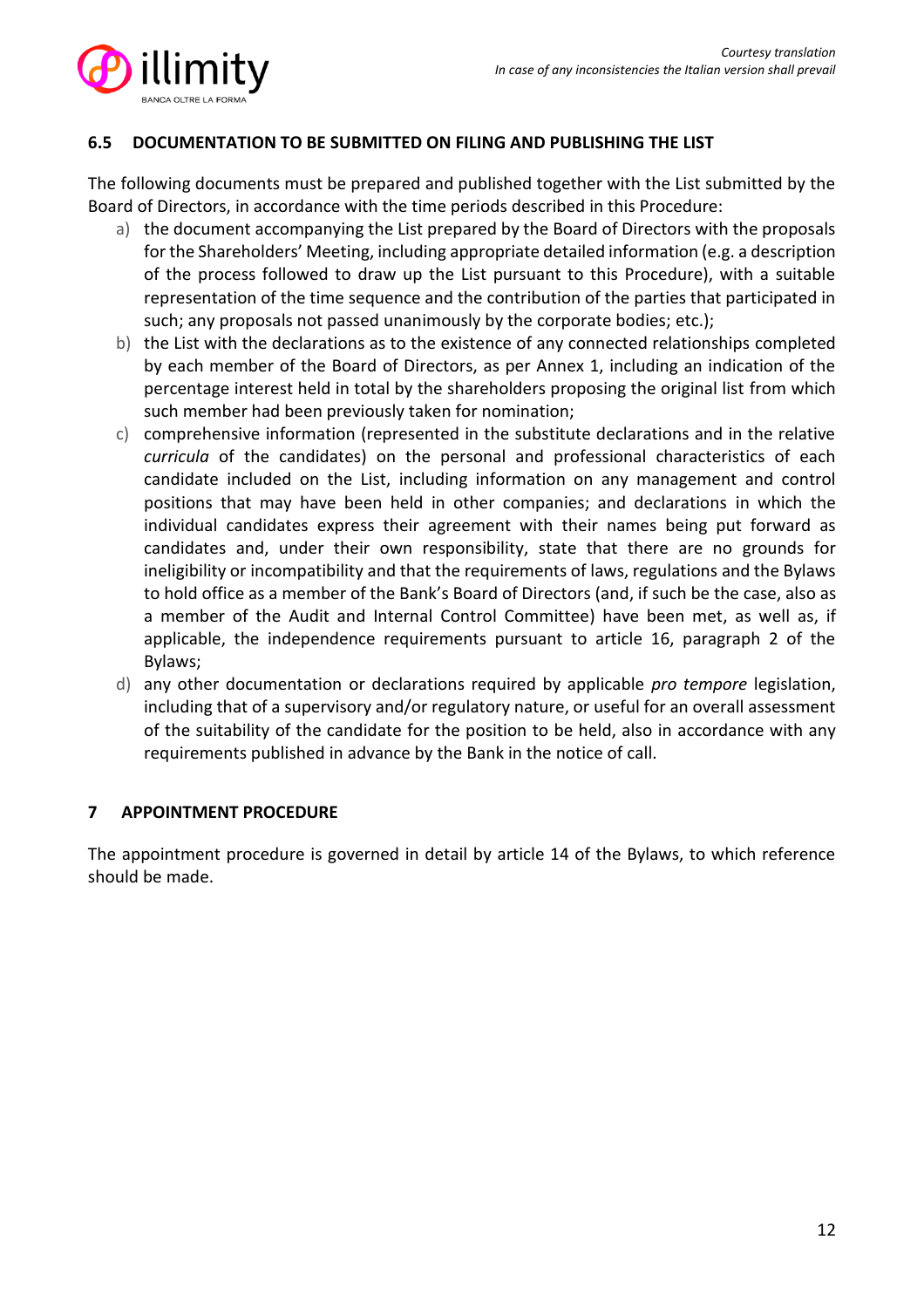

# **ANNEX 1**

## <span id="page-12-1"></span><span id="page-12-0"></span>**DECLARATION AS TO THE EXISTENCE OF ANY CONNECTED RELATIONSHIPS**

With reference to the list of candidates submitted by the Board of Directors of illimity Bank S.p.A. ("**illimity**" or the "**Company**") for the renewal of the Board, in accordance with the requirements of article 147-*ter*, paragraph 3 of Legislative Decree no. 58 of 24 February 1998 (the Consolidated Law on Finance or "**TUF**") and in compliance with the regulations drawn up by Consob by way of Communication no. DEM/9017893 of 26 February 2009 (the "**Communication**"), as well as Alert no. 1/22 of 21 January 2022 (the **"Alert**"),

| the Director |             | born in | on |
|--------------|-------------|---------|----|
|              | resident in |         |    |

#### **WHEREAS**

- A. pursuant to article 147-*ter*, paragraph 3 of the TUF, at least one member of the Board of Directors must be taken from the minority list which obtained the highest number of votes at the respective shareholders' meeting and "*is not connected in any way, even indirectly, with the shareholders who submitted or voted in favour of the list obtaining the highest number of votes*";
- B. in the Alert, Consob explains that "*the objective of this provision is to identify a wide-reaching and substantial concept of 'connection' 'even indirectly', that ensures that candidates expressed by the minorities are effectively extraneous to the majority grouping*";
- C. in the previous Communication, Consob had listed a series of significant relationships as a means of identifying the existence of connected relationships between the shareholders submitting a "minority" list and those holding a qualifying interest in the issuer. These relationships also assume importance in identifying any connected relationships between the directors and illimity's shareholders;
- D. in view of the submission of the list of candidates by the Board, any connected relationships between the list submitted by the Board of Directors and any lists that may be submitted by shareholders of illimity who directly or indirectly hold a position on such Board of Directors (for example through directors or corporate officers of companies of their group) must be identified;

## **DECLARES THAT HE/SHE**

 $\Box$  does not hold any shares in illimity, either directly or indirectly;

*or*

holds, directly or indirectly, \_\_\_\_\_\_\_\_\_\_\_\_\_\_\_\_\_\_\_\_\_ shares, representing \_\_\_\_\_\_% of share capital. In the case of an indirect interest, the following are the parties through which such interest is held:

\_\_\_\_\_\_\_\_\_\_\_\_\_\_\_\_\_\_\_\_\_\_\_\_\_\_\_\_\_\_\_\_\_\_\_\_\_\_\_\_\_\_\_\_\_\_\_\_\_\_\_\_\_\_\_\_\_\_\_\_\_\_\_\_\_\_\_\_\_\_\_\_\_\_ \_\_\_\_\_\_\_\_\_\_\_\_\_\_\_\_\_\_\_\_\_\_\_\_\_\_\_\_\_\_\_\_\_\_\_\_\_\_\_\_\_\_\_\_\_\_\_\_\_\_\_\_\_\_\_\_\_\_\_\_\_\_\_\_\_\_\_\_\_\_\_\_\_\_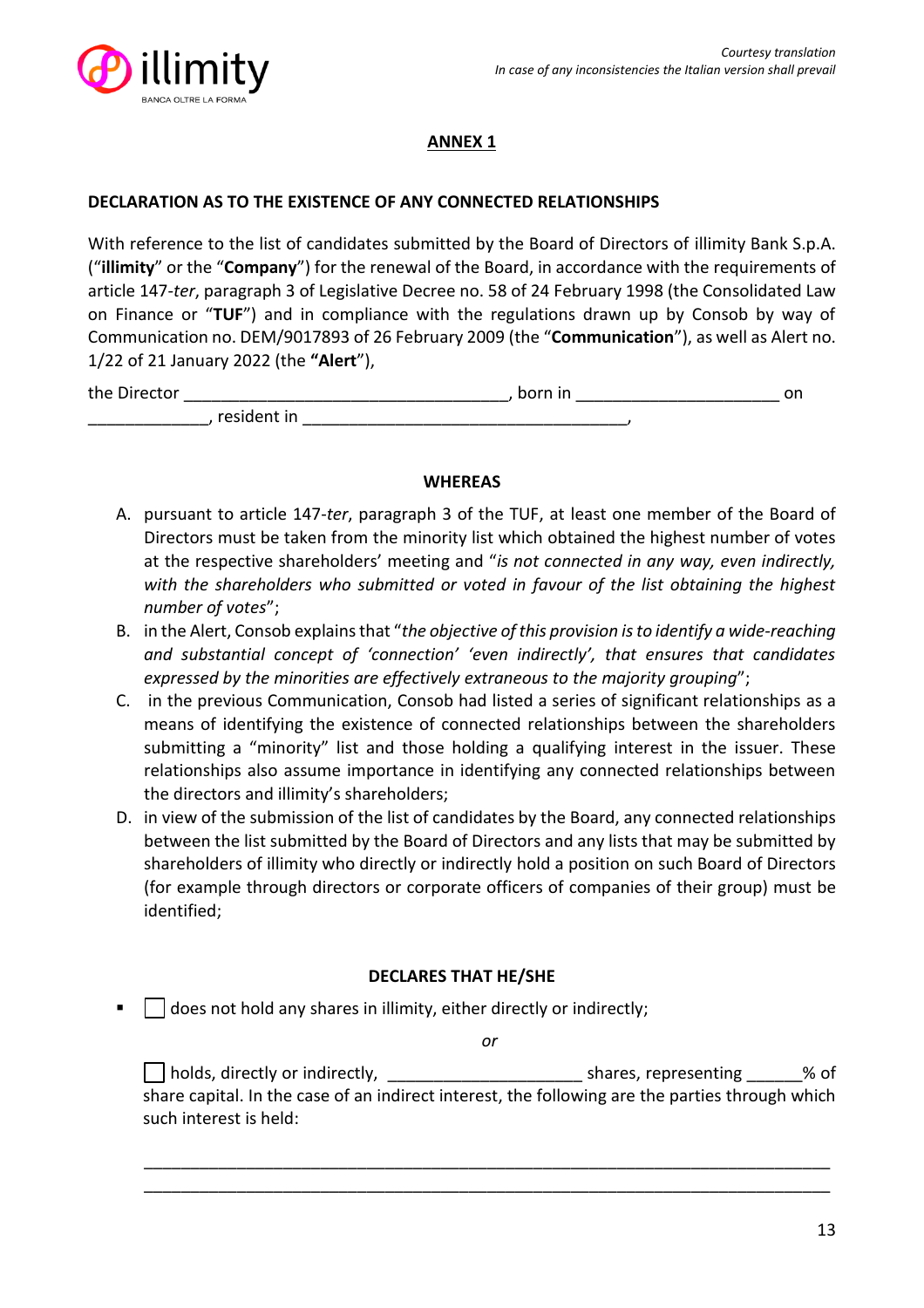

- believes that the following relationships, significant for identifying connected relationships between the list submitted by the Board of Directors and any lists that may be submitted by shareholders of illimity who directly or indirectly hold a position on such Board of Directors (for example through directors or corporate officers of companies of their group), exist, do not exist or exist but are not material:
	- a) family relationship with shareholders of illimity:  $\mathsf{yes} \hspace{.} \square$  no  $\square$
	- b) significant corporate relationships with shareholders of illimity (e.g. joint participation in shareholders' agreements of companies of the illimity group or third-party companies; joint control of third-party companies):

| yes | no I | yes, but not material |  |
|-----|------|-----------------------|--|
|     |      |                       |  |

- c) key positions held, also in the recent past, on the management and control bodies of companies of a group of a shareholder (or shareholders) of illimity: yes | | | | | | | | | yes, but not material | |
- d) the provision, current or in the recent past, of employment services or material consultancy services to one of the above companies (or directly for a shareholder/shareholders of illimity):

| $\epsilon$ |  |  |
|------------|--|--|
|            |  |  |

| yes | $\mathsf{no} \Box$ | yes, but not material $\Box$ |
|-----|--------------------|------------------------------|

- e) participation, directly or through representatives, in the list that obtained the highest number of votes in the previous election for illimity's management or control bodies:  $\mathsf{yes}$  |  $\mathsf{no}$  | |
- f) participation, in the previous election for illimity's management or control bodies, in the submission of the list that obtained the highest number of votes or the casting of a vote for such list:

| ves l |  |  | no |
|-------|--|--|----|
|-------|--|--|----|

g) commercial, financial (where such does not form part of the financer's ordinary activity) or professional relations, current or concluded in the recent past, with shareholders of illimity that may result material for the purpose of determining the existence of a connected relationship:

| yes | no | yes, but not material $\Box$ |
|-----|----|------------------------------|
|-----|----|------------------------------|

h) any other relationship that is relevant for the purpose of determining the existence of a connected relationship capable of prejudicing compliance with regulations governing the list vote:  $\{ y \in S \}$  | no | | yes, but not material | |

If such a relationship exists and is material or exists and is not material the following is a brief description of such relationship:

\_\_\_\_\_\_\_\_\_\_\_\_\_\_\_\_\_\_\_\_\_\_\_\_\_\_\_\_\_\_\_\_\_\_\_\_\_\_\_\_\_\_\_\_\_\_\_\_\_\_\_\_\_\_\_\_\_\_\_\_\_\_\_\_\_\_\_\_\_\_\_ \_\_\_\_\_\_\_\_\_\_\_\_\_\_\_\_\_\_\_\_\_\_\_\_\_\_\_\_\_\_\_\_\_\_\_\_\_\_\_\_\_\_\_\_\_\_\_\_\_\_\_\_\_\_\_\_\_\_\_\_\_\_\_\_\_\_\_\_\_\_\_